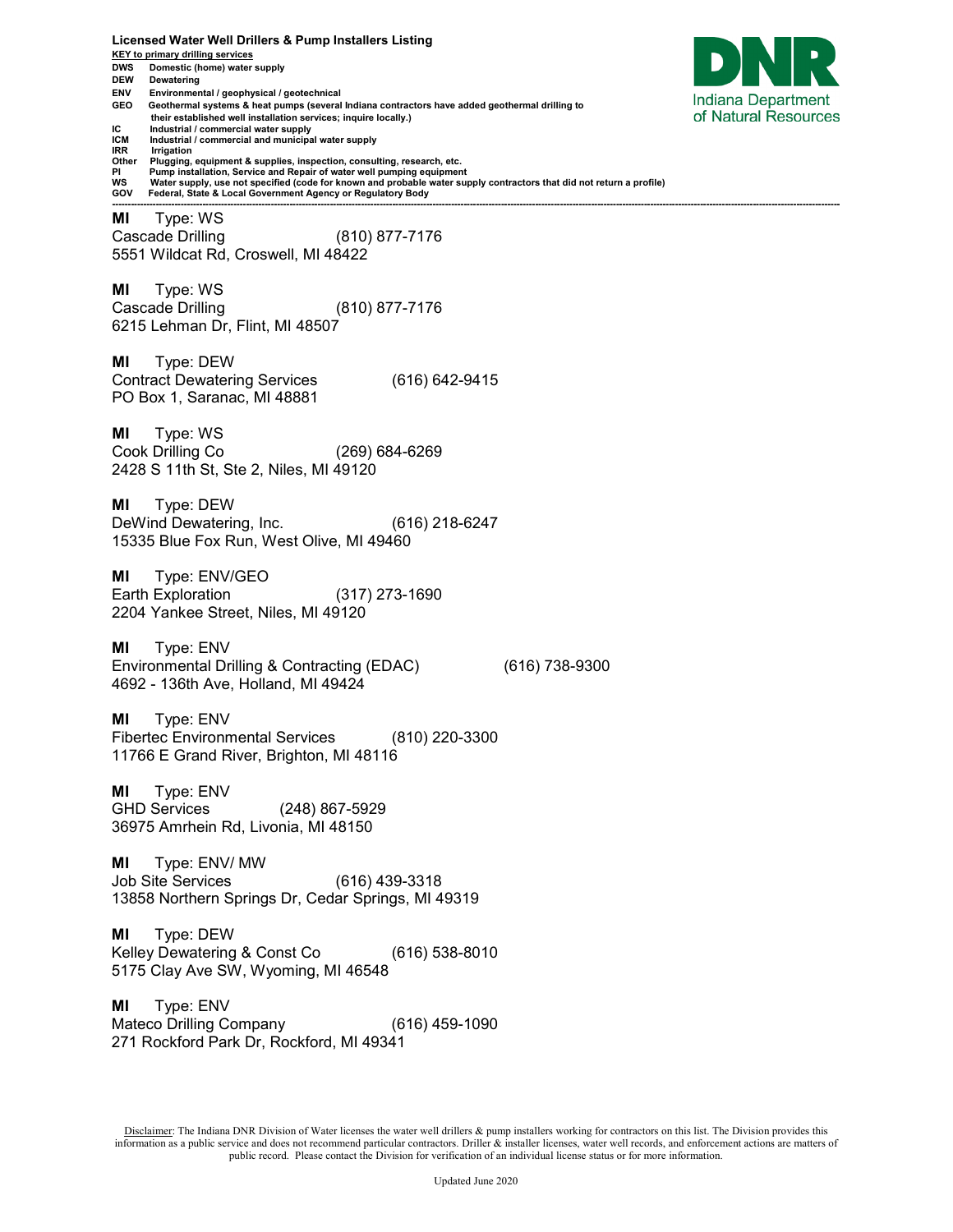**Licensed Water Well Drillers & Pump Installers Listing KEY to primary drilling services DWS Domestic (home) water supply DEW Dewatering ENV Environmental / geophysical / geotechnical**  Indiana Department **GEO Geothermal systems & heat pumps (several Indiana contractors have added geothermal drilling to**  of Natural Resources  **their established well installation services; inquire locally.) IC** Industrial / commercial water supply<br>**ICM** Industrial / commercial and municipal **ICM** Industrial / commercial and municipal water supply<br>**IRR** Irrigation **IRR Irrigation**<br>Other **Plugging Other Plugging, equipment & supplies, inspection, consulting, research, etc. PI Pump installation, Service and Repair of water well pumping equipment WS Water supply, use not specified (code for known and probable water supply contractors that did not return a profile) GOV Federal, State & Local Government Agency or Regulatory Body ------------------------------------------------------------------------------------------------------------------------------------------------------------------------------------------------------------------------------------------ MI** Type: DEW Mersino Dewatering Inc (810) 658-3472 10162 E Coldwater, Davison, MI 48423 **MI** Type: GEO Midwest Geothermal (616) 514-1101 4546 Roger B Chaffee, Grand Rapids, MI 49548 **MI** Type: WS Northern Well & Pump (517) 322-0219 6837 W Grand River Ave, Lansing, MI 48906 **MI** Type: WS Pearson Drilling Co (231) 839-4444 6100 W Blue Rd (M-55), Lake City, MI 49651 **MI** Type: ENV Soil & Materials Engineers Inc (Kalamazoo) (734) 454-9900 3301 Tech Circle Dr, Kalamazoo, MI 49008 **MI** Type: ENV Soil & Materials Engineers Inc (Plymouth) (734) 454-9900 43980 Plymouth Oaks Blvd, Plymouth, MI 48170 **MI** Type: ENV/ MW/ OTHER Soil Exploration Services (616) 531-0503 4455 Chicago Dr, Grandville, MI 49418 **MI** Type: ENV Stearns Drilling Co (616) 698-7770 6974 Hammond Ave SE, Dutton, MI 49316 **MI** Type: WS Stock Drilling (734) 242-0063 PO Box 186, Ida, MI 48140 **MI** Type: ENV Superior Environmental Corp [MI] (616) 667-4000 1128 Franklin St, Marne, MI 49435 **MI** Type: WS Sytsma Well Drilling (616) 677-5300 5423 Warner St, Allendale, MI 49401 **MI** Type: ENV Terra Probe Environmental (734) 854-7703 9209 Whiteford Rd, Ottawa Lake, MI 49267